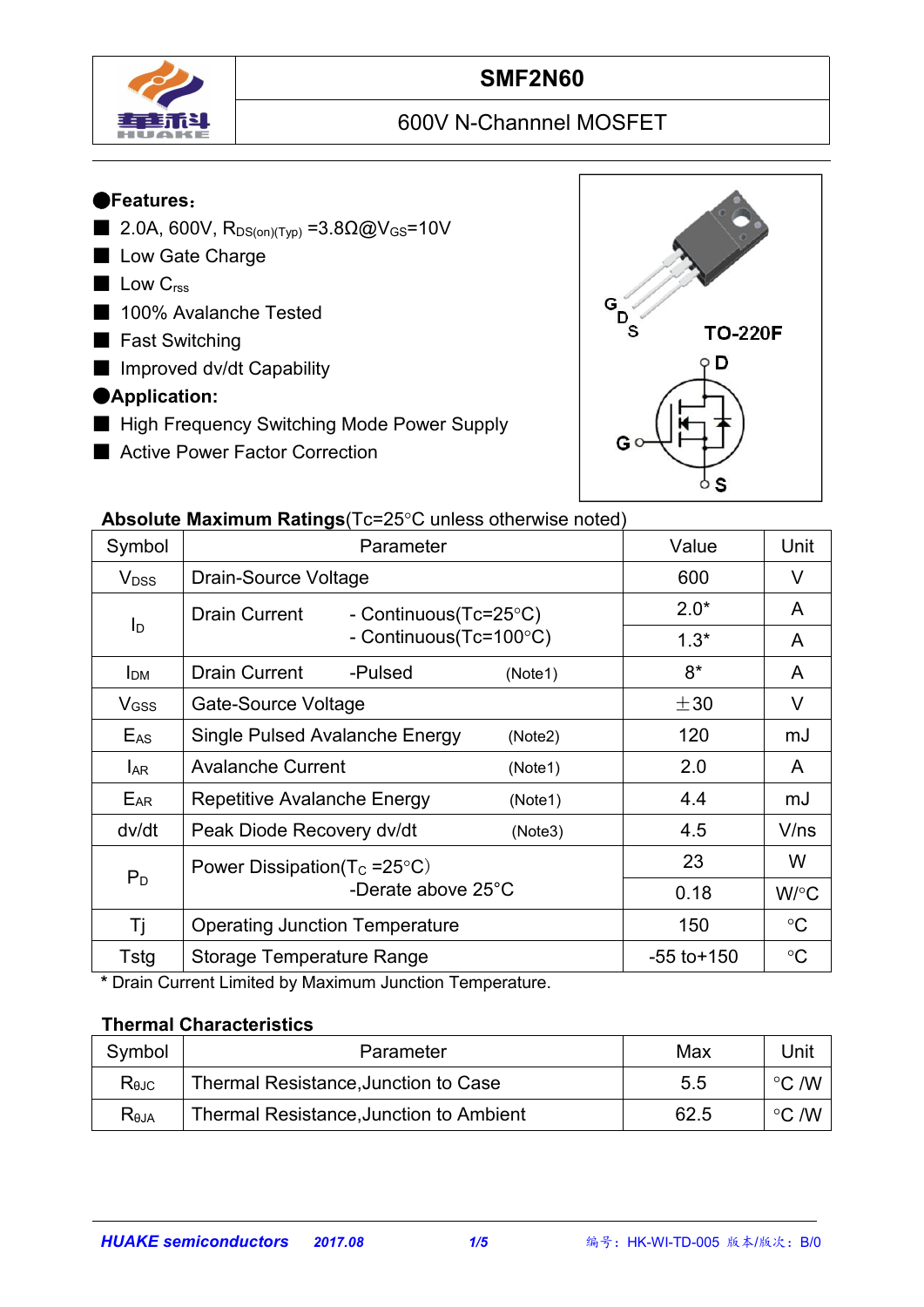

#### **Electrical Characteristics**(Tc=25°C unless otherwise noted)

| Symbol                                             | Parameter                                                     | <b>Test Conditons</b>                                         | Min               | Typ            | Max    | Unit   |  |  |
|----------------------------------------------------|---------------------------------------------------------------|---------------------------------------------------------------|-------------------|----------------|--------|--------|--|--|
| <b>Off Characteristics</b>                         |                                                               |                                                               |                   |                |        |        |  |  |
| <b>BV</b> <sub>DSS</sub>                           | Drain-source Breakdown Voltage                                | $V_{GS}$ =0V, l <sub>D</sub> =250µA                           | 600               |                |        | V      |  |  |
| $\triangle$ BV <sub>DSS</sub><br>$1/\triangle T_J$ | Breakdown Voltage Temperature<br>Coefficient                  | $I_D = 250 \mu A$<br>(Referenced to 25°C)                     | --                | 0.65           |        | V/C    |  |  |
|                                                    |                                                               | $V_{DS} = 600V$ , $V_{GS} = 0V$                               | --                | --             | 1.     | μA     |  |  |
| $I_{DSS}$                                          | Zero Gate Voltage Drain Current                               | $V_{DS} = 480V$ , Tc=125°C                                    | --                | --             | 10     | μA     |  |  |
| <b>I</b> GSSF                                      | Gate-Body Leakage Current, Forward                            | $V_{GS}$ =+30V, $V_{DS}$ =0V                                  | --                | --             | 100    | nA     |  |  |
| <b>I</b> GSSR                                      | Gate-Body Leakage Current, Reverse                            | $V_{GS}$ =-30V, $V_{DS}$ =0V                                  | --                | --             | $-100$ | nA     |  |  |
| <b>On Characteristics</b>                          |                                                               |                                                               |                   |                |        |        |  |  |
| $V_{GS(th)}$                                       | <b>Gate Threshold Voltage</b>                                 | $V_{DS} = V_{GS}$ , $I_D = 250 \mu A$                         | 2.0               | --             | 4.0    | $\vee$ |  |  |
| $R_{DS(on)}$                                       | Static Drain-Source On-Resistance                             | $V_{GS}$ =10 V, $I_{D}$ =1.0A                                 | $-$               | 3.8            | 4.5    | Ω      |  |  |
| <b>gFS</b>                                         | <b>Forward Transconductance</b>                               | $V_{DS} = 40 V$ , $I_D = 1.0 A$<br>(Note4)                    | --                | 1.9            |        | S      |  |  |
|                                                    | <b>Dynamic Characteristics</b>                                |                                                               |                   |                |        |        |  |  |
| $C$ <sub>iss</sub>                                 | Input Capacitance                                             |                                                               | $-$               | 270            |        | pF     |  |  |
| C <sub>oss</sub>                                   | <b>Output Capacitance</b>                                     | $V_{DS} = 25V$ , $V_{GS} = 0V$ ,<br>$f=1.0$ MHz               | --                | 40             | $-$    | рF     |  |  |
| C <sub>rss</sub>                                   | <b>Reverse Transfer Capacitance</b>                           |                                                               | --                | 5              |        | pF     |  |  |
|                                                    | <b>Switching Characteristics</b>                              |                                                               |                   |                |        |        |  |  |
| $t_{d(on)}$                                        | Turn-On Delay Time                                            |                                                               | --                | 7              |        | ns     |  |  |
| $t_{\rm r}$                                        | Turn-On Rise Time                                             | $V_{DD}$ = 300 V, $I_D$ = 2.0 A,                              | --                | 23             | --     | ns     |  |  |
| $t_{d(off)}$                                       | <b>Turn-Off Delay Time</b>                                    | $R_G = 25 \Omega$<br>(Note4,5)                                | --                | $\overline{2}$ | --     | ns     |  |  |
| $t_{\rm f}$                                        | <b>Turn-Off Fall Time</b>                                     |                                                               | --                | 24             | --     | ns     |  |  |
| $Q_g$                                              | <b>Total Gate Charge</b>                                      |                                                               | --                | 9              | --     | nC     |  |  |
| $Q_{gs}$                                           | Gate-Source Charge                                            | $V_{DS}$ = 480 V, $I_D$ = 2.0 A,<br>$V_{GS} = 10 V$ (Note4,5) | --                | 1.6            |        | nC     |  |  |
| $Q_{gd}$                                           | Gate-Drain Charge                                             |                                                               |                   | 4.3            |        | nC     |  |  |
|                                                    | <b>Drain-Source Diode Characteristics and Maximum Ratings</b> |                                                               |                   |                |        |        |  |  |
| $\mathsf{I}_\mathsf{S}$                            | Maximum Continuous Drain-Source Diode Forward Current         |                                                               | --                | --             | 2.0    | A      |  |  |
| $I_{SM}$                                           | Maximum Pulsed Drain-Source Diode Forward Current             |                                                               | --                | --             | 8      | A      |  |  |
| $V_{SD}$                                           | Drain-Source Diode Forward Voltage                            | $V_{GS} = 0V, I_S = 2.0A$                                     | --                | --             | 1.4    | $\vee$ |  |  |
| $t_{rr}$                                           | Reverse Recovery Time                                         | $V_{GS}$ = 0V, $I_S$ = 2.0A,                                  | $\qquad \qquad -$ | 230            | $- -$  | ns     |  |  |
| $Q_{rr}$                                           | <b>Reverse Recovery Charge</b>                                | d I <sub>F</sub> /dt=100A/µs (Note4)                          | $-$               | 1.0            | $-$    | μC     |  |  |

Notes:

1、Repetitive Rating:Pulse Width Limited by Maximum Junction Temperature.

2、L = 56.0mH, I<sub>AS</sub> = 2.0A, V<sub>DD</sub> = 50V, R<sub>G</sub> = 25 Ω, Starting T<sub>J</sub> = 25 °C.

3、Isp≤2.0A, di/dt≤200A/µs, V<sub>DD</sub>≤BV<sub>DSS,</sub> Starting T<sub>J</sub> = 25°C.

4、Pulse Test : Pulse Width ≤300 µ s, Duty Cycle≤2%.

5、Essentially Independent of Operating Temperature.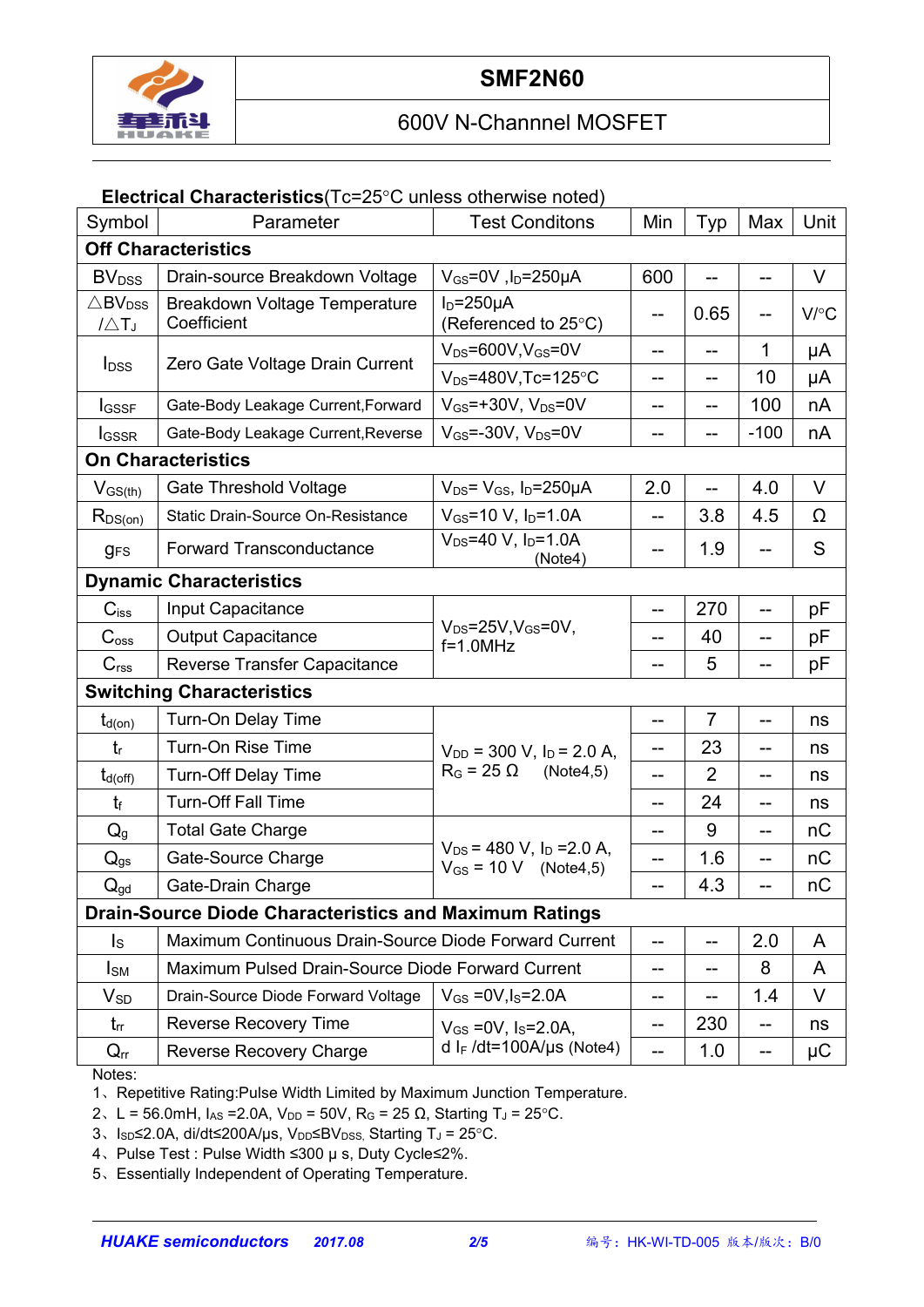











#### **On-Resistance Variation vs. Body Diode Forward Voltage Variation vs. Source Current and Temperature**



#### **Capacitance Characteristics Gate Charge Characteristics**

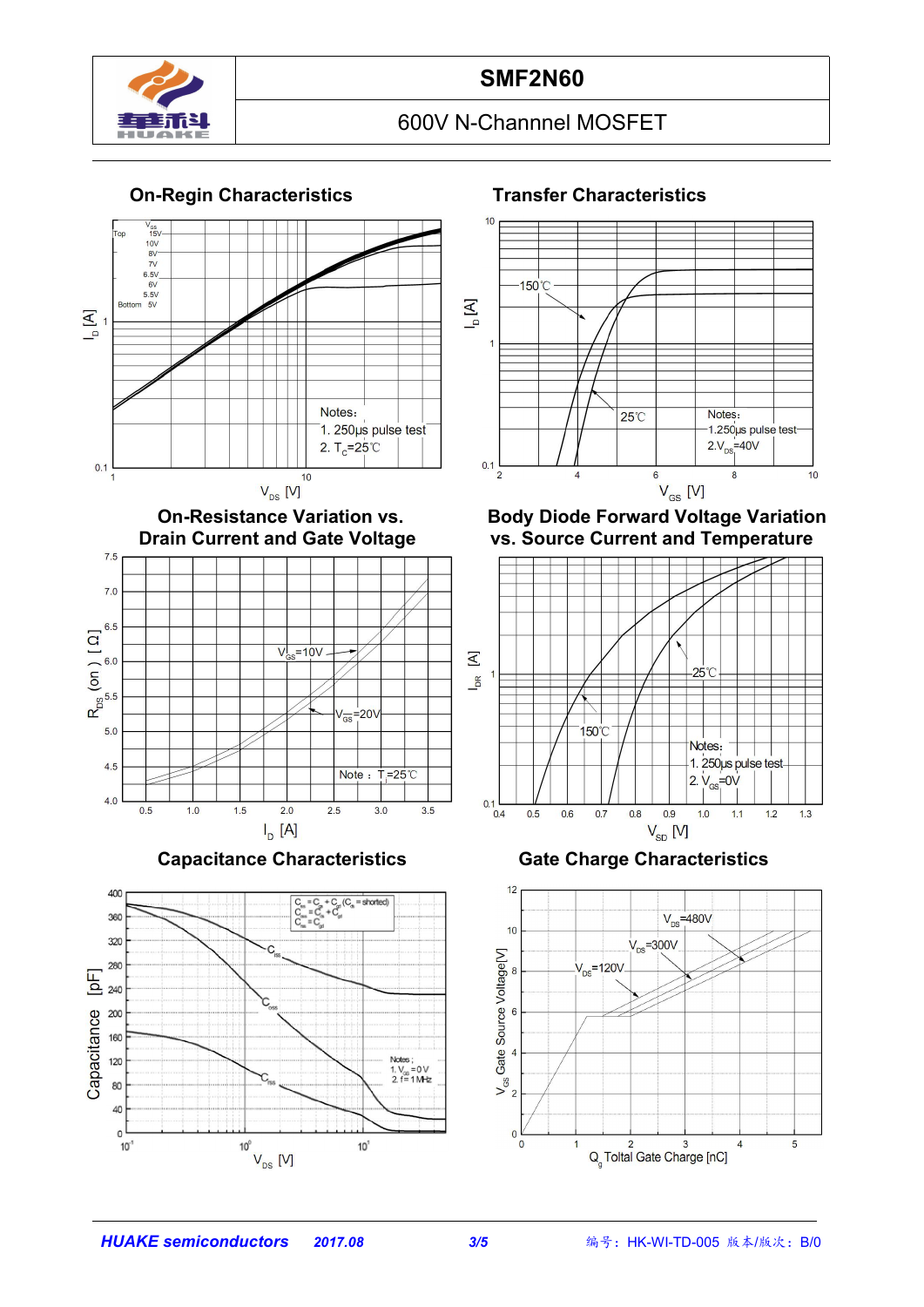



**Maximum Safe Operating Area** 



 $2.5$  $R_{p_{(on)}}$  (Normalized)  $2.0$  $1.5$  $1.0$ Notes:  $0.5$ 1.  $V_{\rm cs} = 10V$  $2.1<sub>b</sub>=1.0A$  $0.0$  $-50$ 25 50  $75$  $-75$  $-25$  $\overline{0}$ 100 125 150  $T_i$ [  $^{\circ}$  C ]

# **Maximum Drain Current**